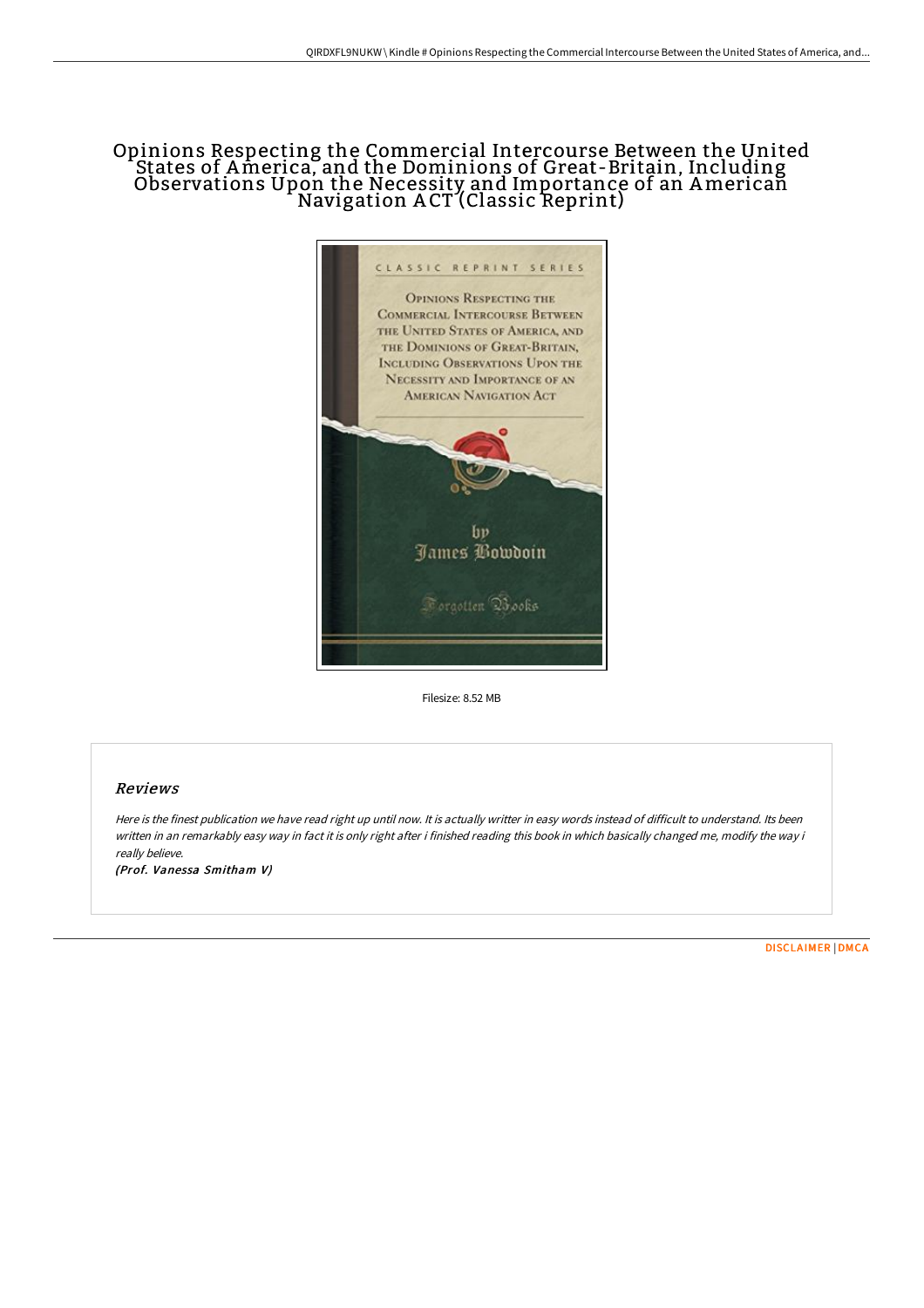## OPINIONS RESPECTING THE COMMERCIAL INTERCOURSE BETWEEN THE UNITED STATES OF AMERICA, AND THE DOMINIONS OF GREAT-BRITAIN, INCLUDING OBSERVATIONS UPON THE NECESSITY AND IMPORTANCE OF AN AMERICAN NAVIGATION ACT (CLASSIC REPRINT)



To read Opinions Respecting the Commercial Intercourse Between the United States of America, and the Dominions of Great-Britain, Including Observations Upon the Necessity and Importance of an American Navigation ACT (Classic Reprint) PDF, remember to refer to the hyperlink under and save the ebook or gain access to other information that are in conjuction with OPINIONS RESPECTING THE COMMERCIAL INTERCOURSE BETWEEN THE UNITED STATES OF AMERICA, AND THE DOMINIONS OF GREAT-BRITAIN, INCLUDING OBSERVATIONS UPON THE NECESSITY AND IMPORTANCE OF AN AMERICAN NAVIGATION ACT (CLASSIC REPRINT) book.

Forgotten Books, 2016. PAP. Book Condition: New. New Book. Delivered from our UK warehouse in 3 to 5 business days. THIS BOOK IS PRINTED ON DEMAND. Established seller since 2000.

B Read Opinions Respecting the Commercial Intercourse Between the United States of America, and the Dominions of [Great-Britain,](http://albedo.media/opinions-respecting-the-commercial-intercourse-b-1.html) Including Obser vations Upon the Necessity and Importance of an American Navigation ACT (Classic Reprint) Online

Download PDF Opinions Respecting the Commer cial Inter cour se Between the United States of America, and the Dominions of [Great-Britain,](http://albedo.media/opinions-respecting-the-commercial-intercourse-b-1.html) Including Observations Upon the Necessity and Importance of an American Navigation ACT (Classic Reprint)